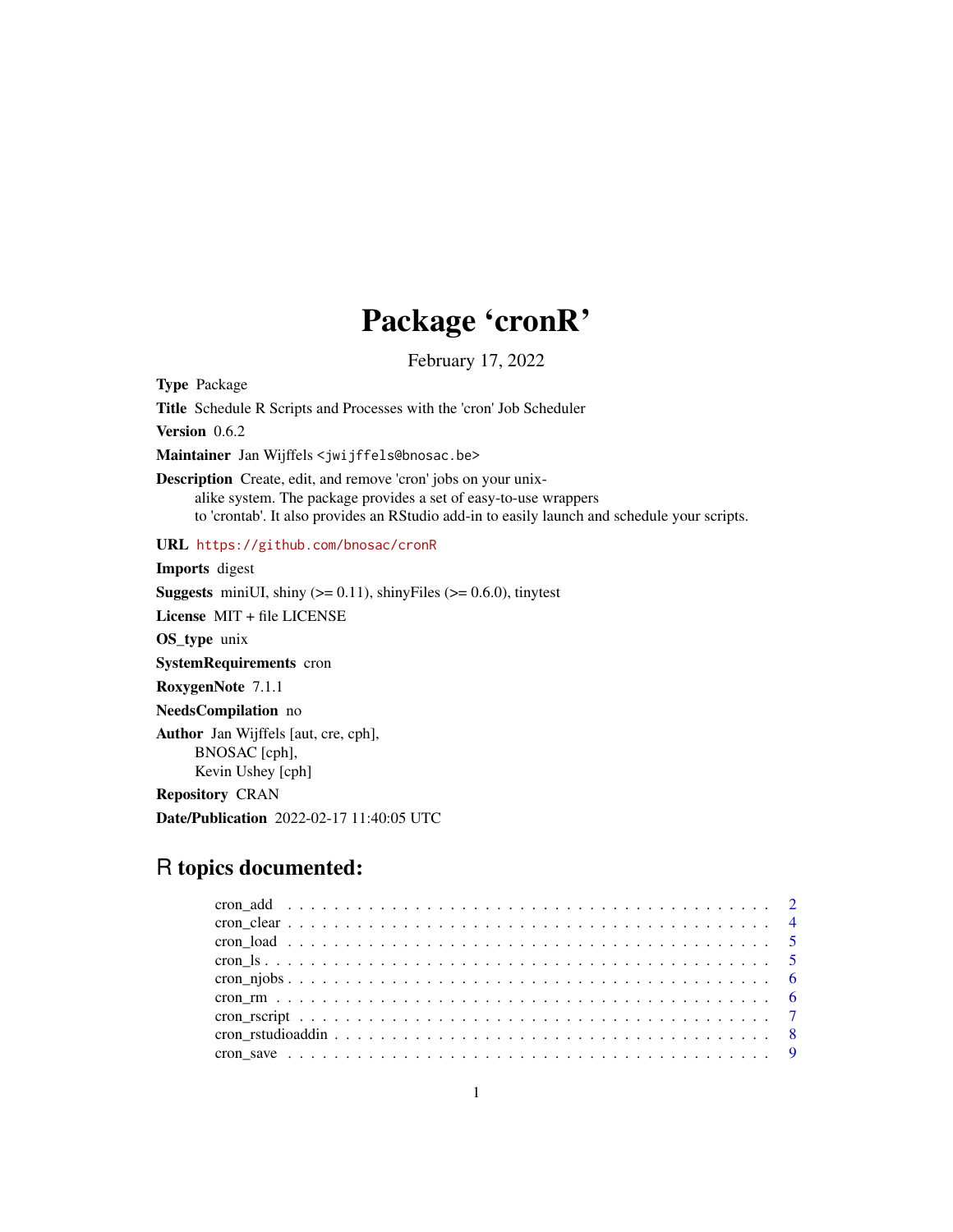<span id="page-1-0"></span>2 cron\_add  $\sim$  cron\_add  $\sim$  cron\_add  $\sim$  cron\_add  $\sim$  cron\_add  $\sim$  cron\_add  $\sim$  cron\_add  $\sim$  cron\_add  $\sim$  cron\_add  $\sim$  cron\_add  $\sim$  cron\_add  $\sim$  cron\_add  $\sim$  cron\_add  $\sim$  cron\_add  $\sim$  cron\_add  $\sim$  cron\_add

#### $\blacksquare$

#### Description

Generate a cron job, and pass it to crontab.

The goal is to be able to translate simple English statements of intent to the actual cron statement that could execute that intent. For example,

```
"I want to run a job daily at 7AM."
```
is simply

cron\_add(<command>,"daily",at="7AM")

Another example, *"I want to run a job on the 15th of every month."*

is

```
cron_add(<command>,"monthly",days_of_month="15th")
```
#### Usage

```
cron_add(
  command,
  frequency = "daily",at,
  days_of_month,
  days_of_week,
  months,
  id,
  tags = "",description = ",
  dry_run = FALSE,
 user = ",
  ask = TRUE,env = character()
\lambdacronjob(
  command,
  frequency = "daily",
  at,
  days_of_month,
  days_of_week,
  months,
  id,
  tags = "",description = ",
```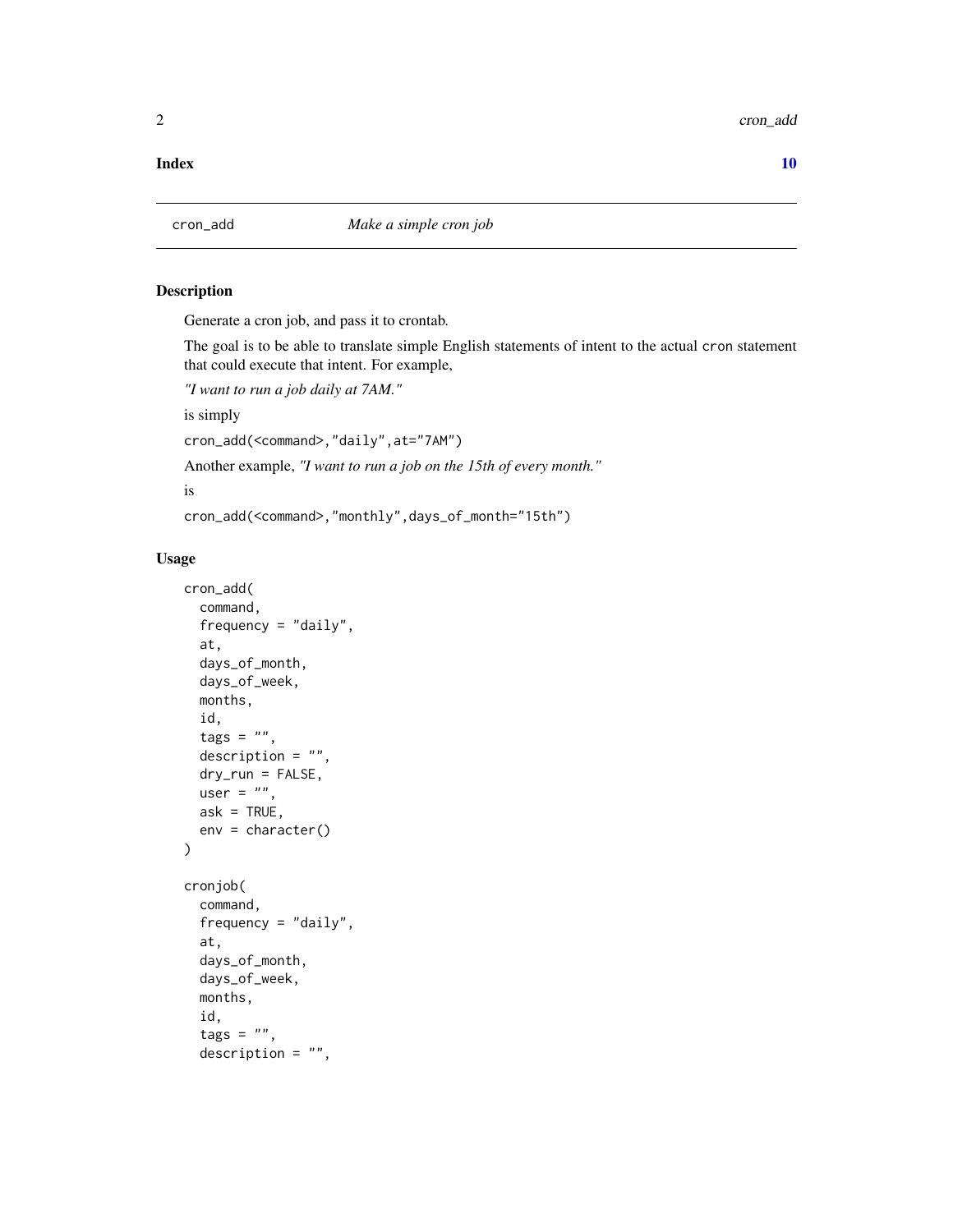```
dry_run = FALSE,
 user = ",
 ask = TRUE,env = character()
\lambda
```
#### Arguments

| command       | A command to execute.                                                                                                                                          |
|---------------|----------------------------------------------------------------------------------------------------------------------------------------------------------------|
| frequency     | A character string equal to one of "minutely", "hourly", "daily", "monthly",<br>or "yearly". Or any complex cron schedule - see the examples.                  |
| at            | The actual time of day at which to execute the command. When unspecified, we<br>default to "3AM", when the command is to be run less frequently than "hourly". |
| days_of_month | Optional; the day(s) of the month on which we execute the command.                                                                                             |
| days_of_week  | Optional; the day(s) of the week on which we execute the command.                                                                                              |
| months        | Optional; the month(s) of the year on which we execute the command.                                                                                            |
| id            | An id, or name, to give to the cronjob task, for easier revision in the future.                                                                                |
| tags          | A set of tags, used for easy listing and retrieval of cron jobs.                                                                                               |
| description   | A short description of the job, and its purpose.                                                                                                               |
| dry_run       | Boolean; if TRUE we do not submit the cron job; instead we return the parsed<br>text that would be submitted as a cron job.                                    |
| user          | The user whose cron jobs we wish to examine.                                                                                                                   |
| ask           | Boolean; show prompt asking for validation                                                                                                                     |
| env           | Named character; set environment variables for a cron job. Specify 'Sys.getenv()'<br>to inherit the variables from the current R session.                      |

#### Examples

```
f <- system.file(package = "cronR", "extdata", "helloworld.R")
cmd <- cron_rscript(f)
cmd
cron_add(command = cmd, frequency = 'minutely',
  id = 'test1', description = 'My process 1', tags = c('lab', 'xyz'))
cron_add(command = cmd, frequency = 'daily', at='7AM', id = 'test2')
cron_njobs()
cron_ls()
cron_clear(ask=TRUE)
cron_ls()
cmd <- cron_rscript(f, rscript_args = c("productx", "arg2", "123"))
cmd
cron_add(cmd, frequency = 'minutely', id = 'job1', description = 'Customers')
cron_add(cmd, frequency = 'hourly', id = 'job2', description = 'Weather')
cron\_add(cmd, frequency = 'hourly', id = 'job3', days_of-week = c(1, 2))
```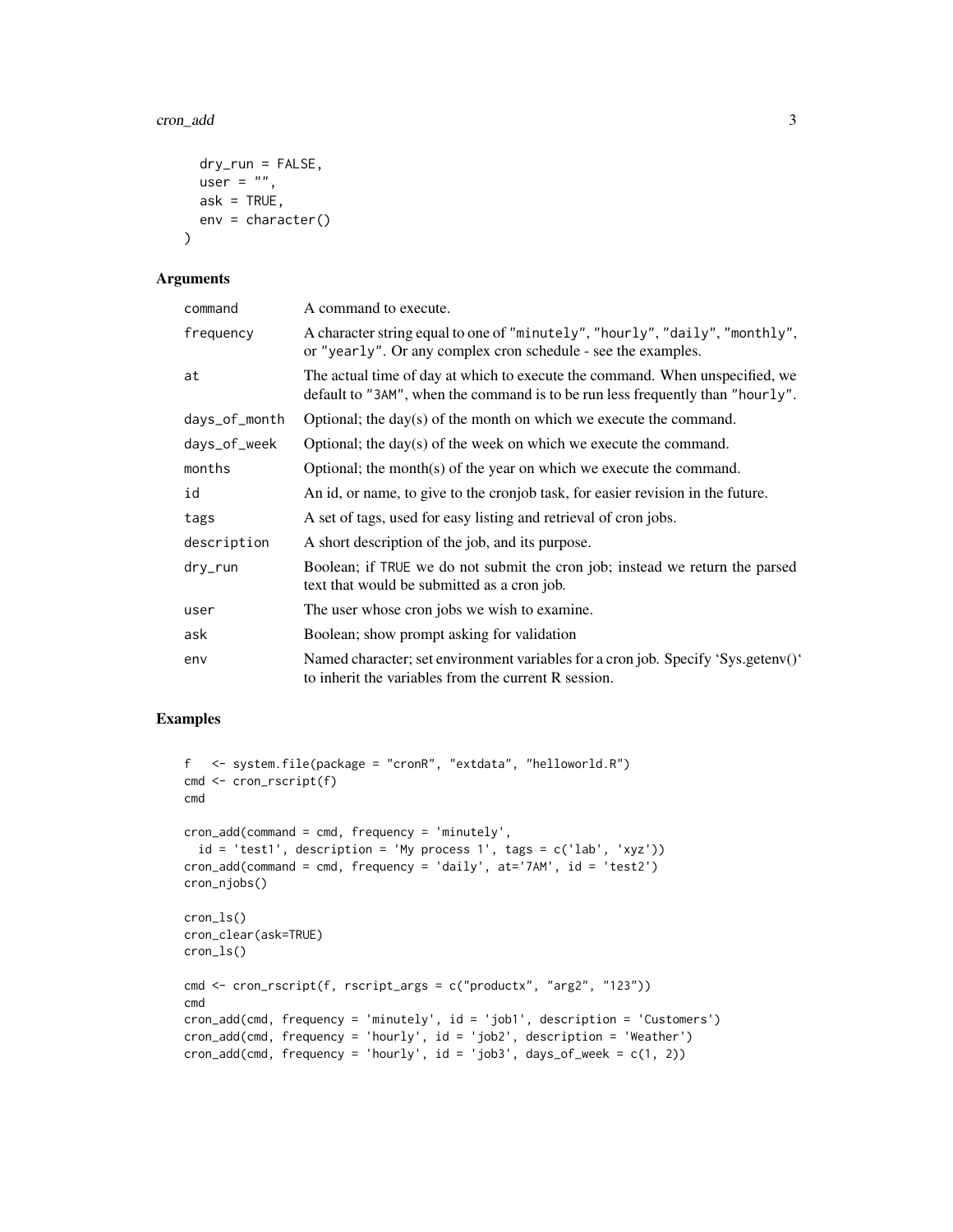```
cron\_add(cmd, frequency = 'hourly', id = 'job4', at = '00:20', days_of-week = c(1, 2))cron_add(cmd, frequency = 'daily', id = 'job5', at = '14:20')
cron_add(cmd, frequency = 'daily', id = 'job6', at = '14:20', days_of_week = c(0, 3, 5))
cron_add(cmd, frequency = 'daily', id = 'job7', at = '23:59', days_of_month = c(1, 30))
cron\_add(cmd, frequency = 'monthly', id = 'job8', at = '10:30',days_of_month = 'first', days_of_week = '*')
cron_add(cmd, frequency = '@reboot', id = 'job9', description = 'Good morning')
cron_add(cmd, frequency = '*/15 * * * *', id = 'job10', description = 'Every 15 min')
cron_ls()
cron_clear(ask=TRUE)
```
cron\_clear *Clear all cron jobs*

#### Description

Clear all cron jobs

#### Usage

 $cron_{\text{clear}}(ask = TRUE, user = "")$ 

#### **Arguments**

| ask  | Boolean; ask before removal?            |
|------|-----------------------------------------|
| user | The user whose crontab we are clearing. |

#### Examples

cron\_ls()

```
f <- system.file(package = "cronR", "extdata", "helloworld.R")
cmd <- cron_rscript(f)
cron_add(command = cmd, frequency = 'minutely', id = 'test1', description = 'My process 1')
cron_add(command = cmd, frequency = 'daily', at="7AM", id = 'test2', description = 'My process 2')
cron_njobs()
cron_ls()
cron_clear(ask=TRUE)
```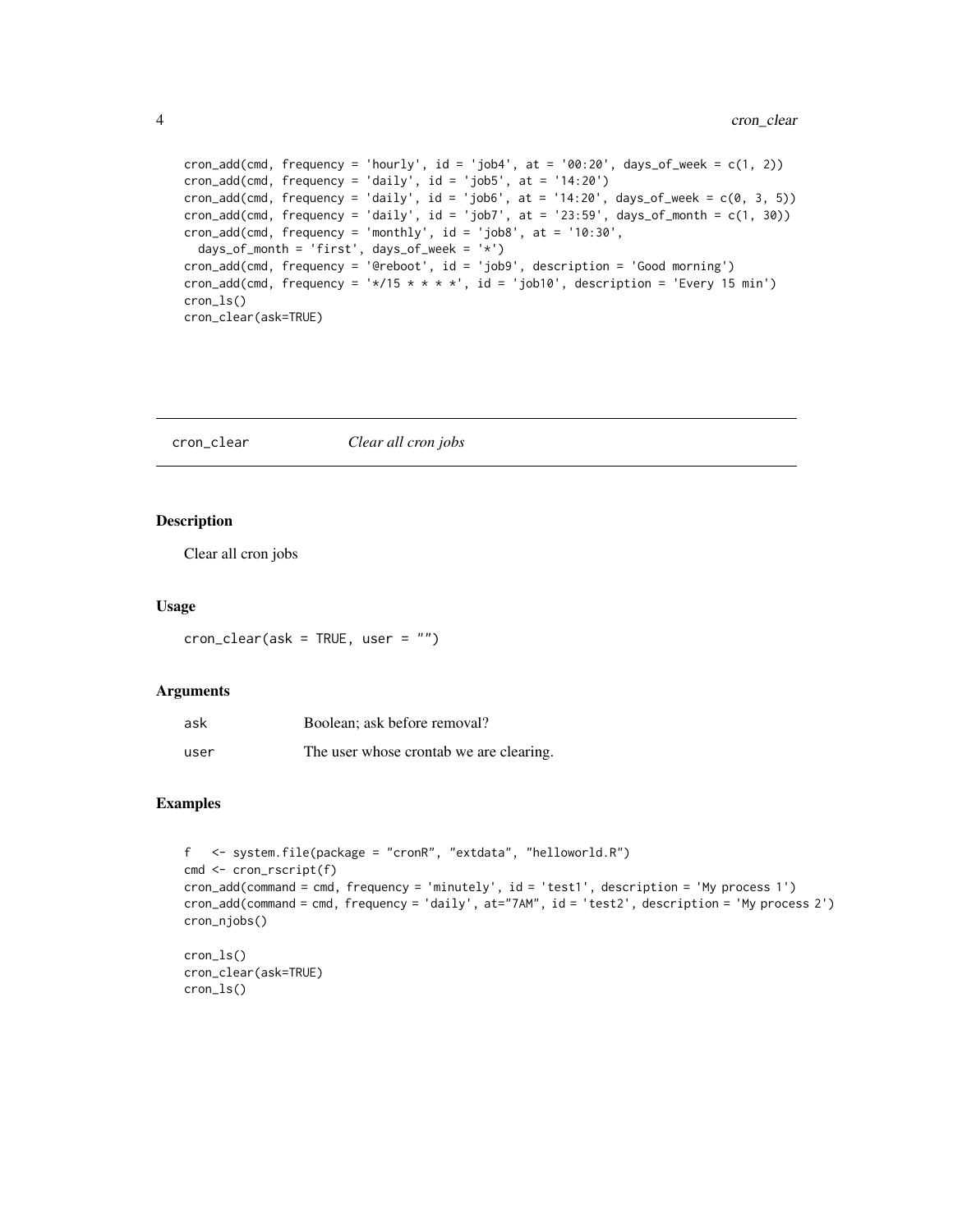<span id="page-4-0"></span>

#### Description

Load a crontab from file

#### Usage

cron\_load(file, user = "", ask = TRUE)

#### Arguments

| file | The file location of a crontab.                 |
|------|-------------------------------------------------|
| user | The user for whom we will be loading a crontab. |
| ask  | Boolean; show prompt asking for validation      |

| cron_ls | List the contents of a crontab |  |
|---------|--------------------------------|--|
|---------|--------------------------------|--|

### Description

We only list the contents that are handeld by cronR.

#### Usage

cron\_ls(id, tags, user = "")

#### Arguments

| id   | Return cron jobs with a certain id.            |
|------|------------------------------------------------|
| tags | Return cron jobs with a certain (set of) tags. |
| user | The user's crontab to display                  |

#### Examples

cron\_ls()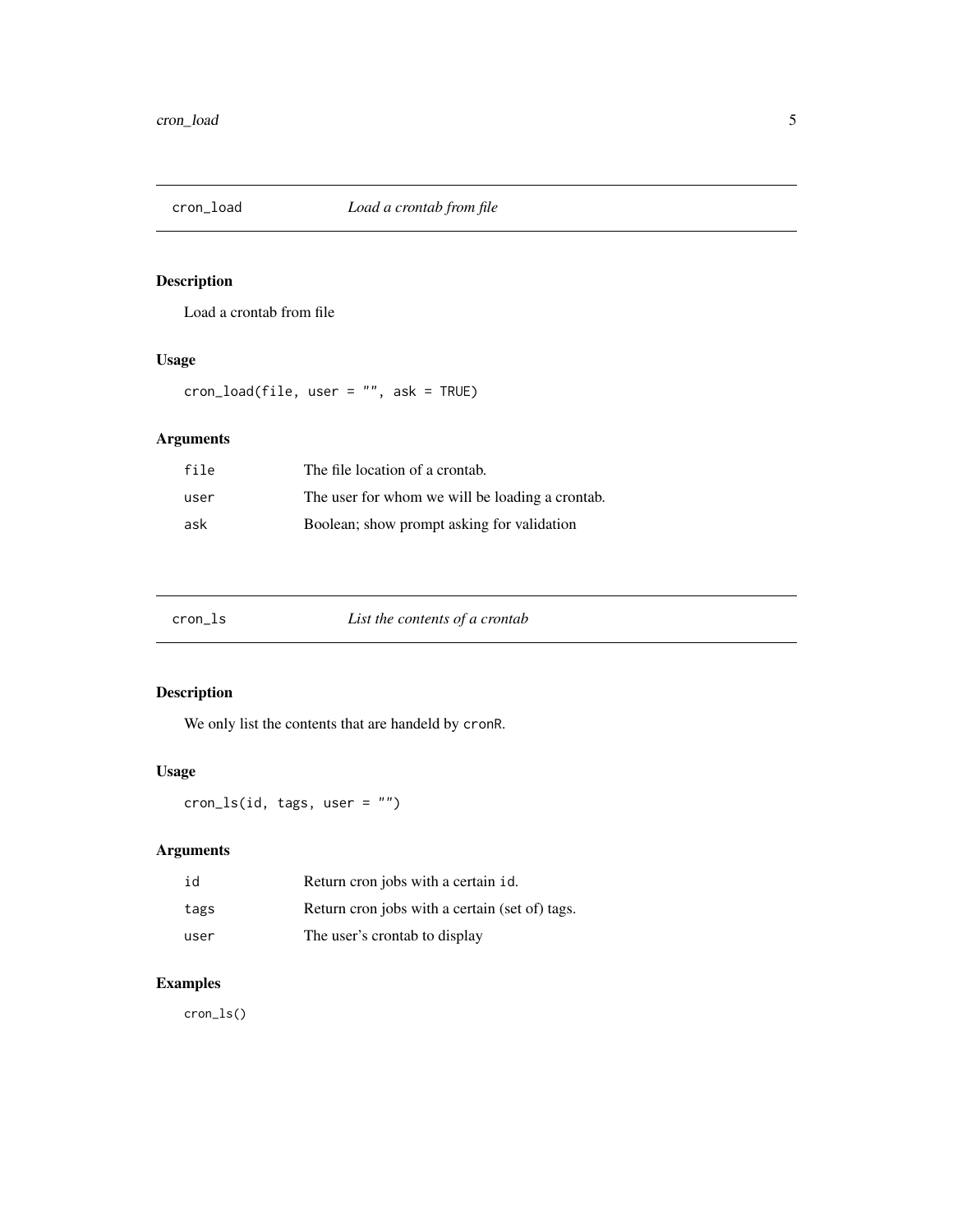<span id="page-5-0"></span>

#### Description

List the number of rCron cron jobs

#### Usage

cron\_njobs(user = "")

#### Arguments

user The user whose cron jobs we wish to examine.

#### Examples

cron\_njobs()

cron\_rm *Remove a cronjob*

#### Description

Use this command to remove a cron job added by cron\_add.

#### Usage

cron\_rm(id, dry\_run = FALSE, user = "", ask = TRUE)

#### Arguments

| id      | A set of ids, partially matched from the beginning, we wish to remove. We only<br>remove the id if it is uniquely matched in the file. |
|---------|----------------------------------------------------------------------------------------------------------------------------------------|
| dry_run | Boolean; if TRUE we do not submit the cron job; instead we return the parsed<br>text that would be submitted as a cron job.            |
| user    | The user whose crontab we will be modifying.                                                                                           |
| ask     | Boolean; show prompt asking for validation                                                                                             |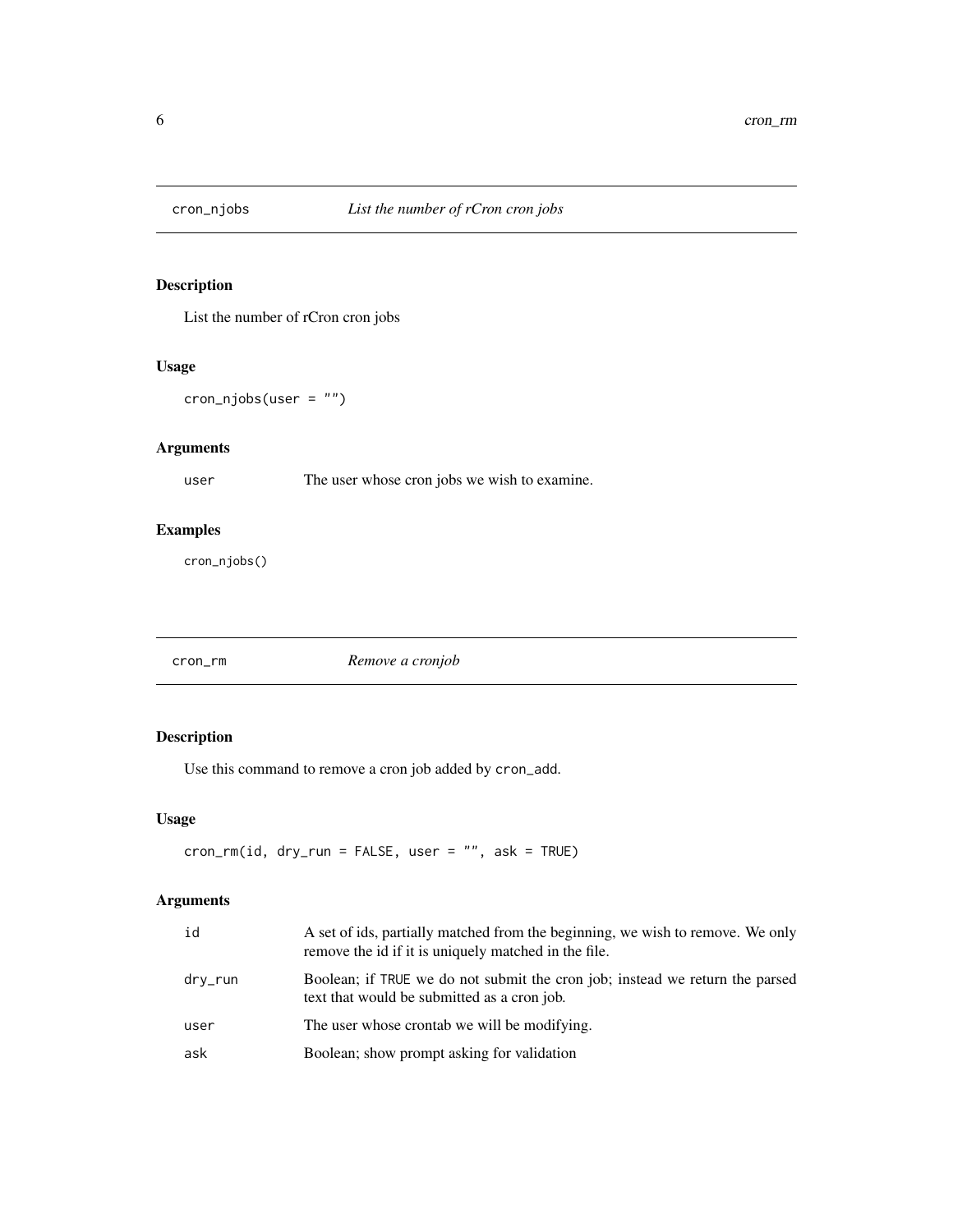#### <span id="page-6-0"></span>cron\_rscript 7

#### Examples

```
f <- system.file(package = "cronR", "extdata", "helloworld.R")
cmd <- cron_rscript(f)
cron_add(command = cmd, frequency = 'minutely', id = 'test1', description = 'My process 1')
cron_njobs()
cron_ls()
cron_rm(id = "test1")
cron_njobs()
cron_ls()
```

| cron_rscript | Create a command to execute an R script which can be scheduled with |
|--------------|---------------------------------------------------------------------|
|              | cron add                                                            |

#### Description

Create a command to execute an R script which can be scheduled with cron\_add where the stdin and stderr will be passed on to a log

#### Usage

```
cron_rscript(
  rscript,
 rscript_log = sprintf("%s%s.log", tools::file_path_sans_ext(rscript),
    ifelse(log_timestamp, "-`date+\\%Y-\\%m-\\%d_\\%H:\\%M:\\%S`", "")),
 rscript_args = "",
  cmd = file.path(Sys.getenv("R_HOME"), "bin", "Rscript"),
  log\_append = TRUE,log_timestamp = FALSE,
 workdir = NULL
)
```
#### Arguments

| rscript       | character string with the path to an R script with r or R extension                                                                                                                           |
|---------------|-----------------------------------------------------------------------------------------------------------------------------------------------------------------------------------------------|
| rscript_log   | where to put the log, defaults in the same directory and with the same filename<br>as rscript but with extension .log.                                                                        |
| rscript_args  | a character string with extra arguments to be passed on to Recript                                                                                                                            |
| cmd           | path to Rscript. Defaults to R_HOME/bin/Rscript                                                                                                                                               |
| log_append    | logical, append to the log or overwrite                                                                                                                                                       |
| log_timestamp | logical, indicating to append a timestamp to the script log filename in the default<br>argument of rscript_log. This will only work if the path to the log folder does<br>not contain spaces. |
| workdir       | If provided, Recript will be run from this working directory.                                                                                                                                 |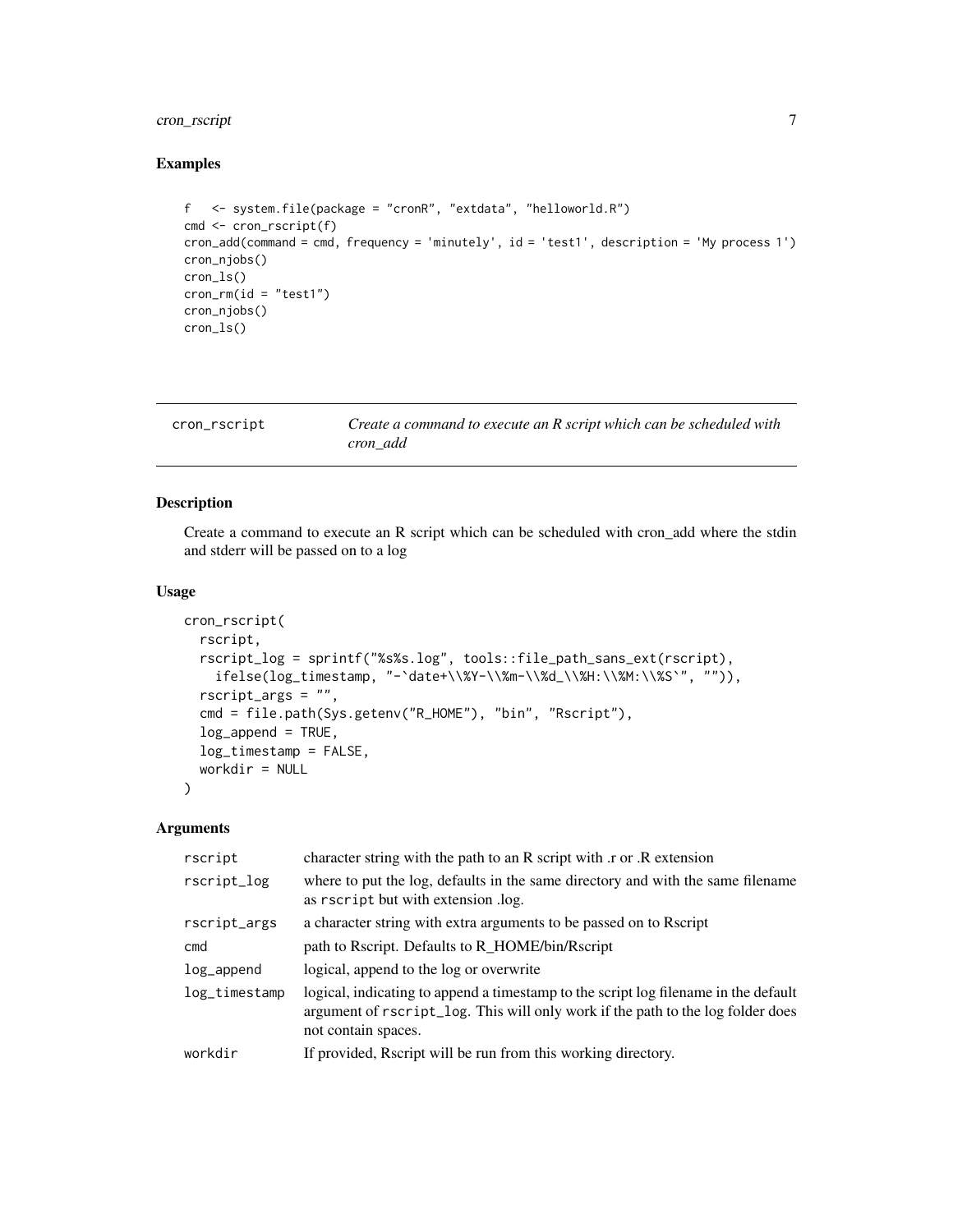#### <span id="page-7-0"></span>Value

a character string with a command which can e.g. be put as a cronjob for running a simple R script at specific timepoints

#### Examples

```
f <- system.file(package = "cronR", "extdata", "helloworld.R")
cron_rscript(f)
cron_rscript(f, rscript_args = "more arguments passed on to the call")
cron_rscript(f, rscript_args = c("more", "arguments", "passed", "on", "to", "the", "call"))
cron_rscript(f, log_append = FALSE)
cron_rscript(f, log_append = TRUE)
cron_rscript(f, log_append = FALSE, log_timestamp = TRUE)
## run from home directory
cron_rscript(f, workdir = normalizePath("~"))
```
cron\_rstudioaddin *Launch an RStudio addin which allows to schedule an Rscript interactively.*

#### Description

Launch an RStudio addin which allows to schedule an Rscript interactively.

#### Usage

```
cron_rstudioaddin(RscriptRepository = Sys.getenv("CRON_LIVE", unset = getwd()))
```
#### **Arguments**

RscriptRepository

path to the folder where R scripts will be copied to and launched from, and by default log files will be written to. Defaults to the current working directory or in case it is set, the path set in the CRON\_LIVE environment variable.

#### Value

the return of [runGadget](#page-0-0)

#### Examples

```
## Not run:
cron_rstudioaddin()
```
## End(Not run)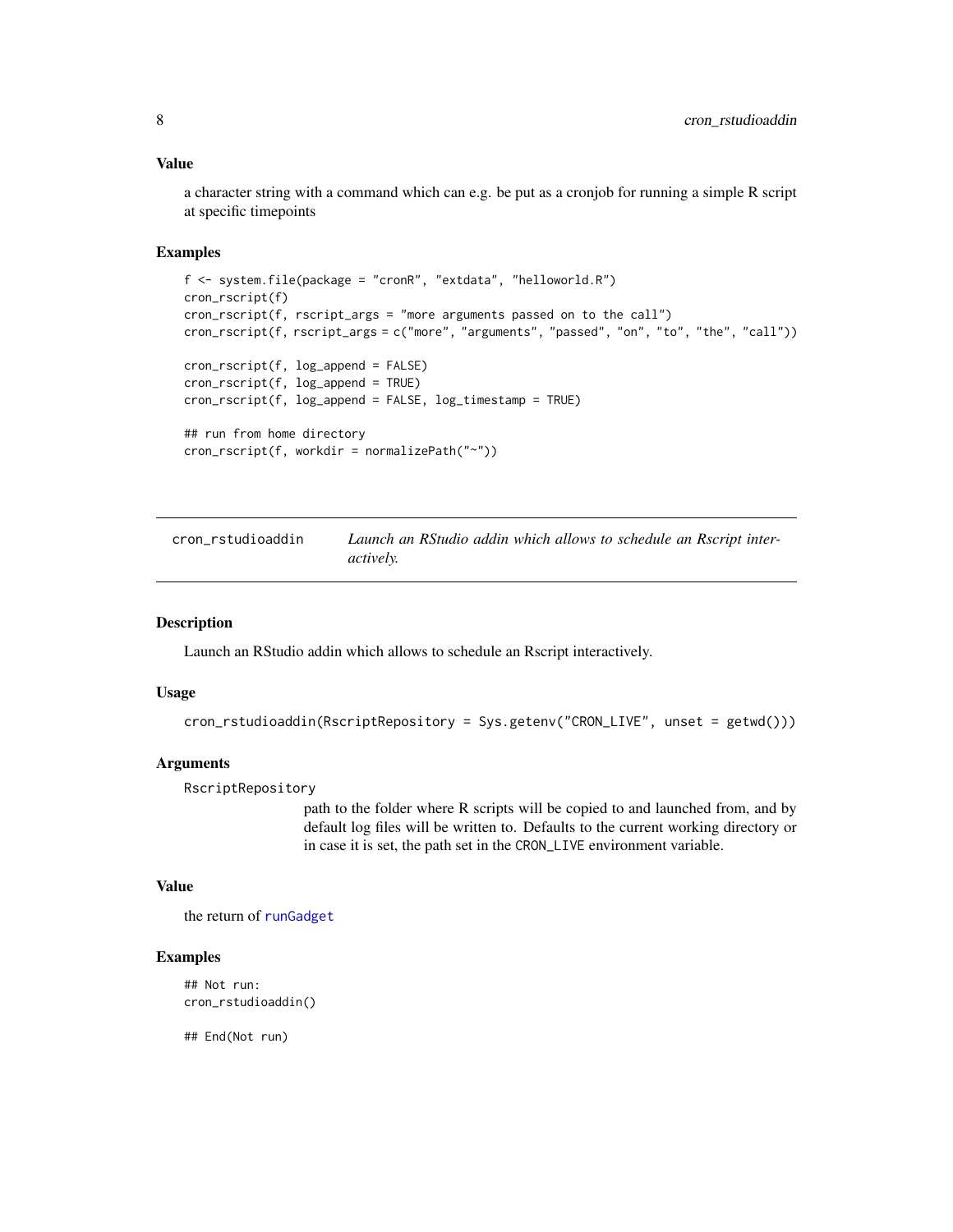<span id="page-8-0"></span>

#### Description

Save the current crontab

#### Usage

cron\_save(file, overwrite = FALSE, user = "")

#### Arguments

| file      | The file location at which you wish to save your crontab.                |
|-----------|--------------------------------------------------------------------------|
| overwrite | logical; should we overwrite the file at path file if it already exists? |
| user      | The user whose cron jobs we will be saving.                              |

#### See Also

[file.copy](#page-0-0)

#### Examples

```
## Not run:
cron_add(command = cron_rscript(system.file(package = "cronR", "extdata", "helloworld.R")),
  frequency = 'minutely', id = 'test1', description = 'My process 1')
cron_save(file="crontab_backup", overwrite=TRUE)
cron_clear()
cron_load(file="crontab_backup")
```
## End(Not run)